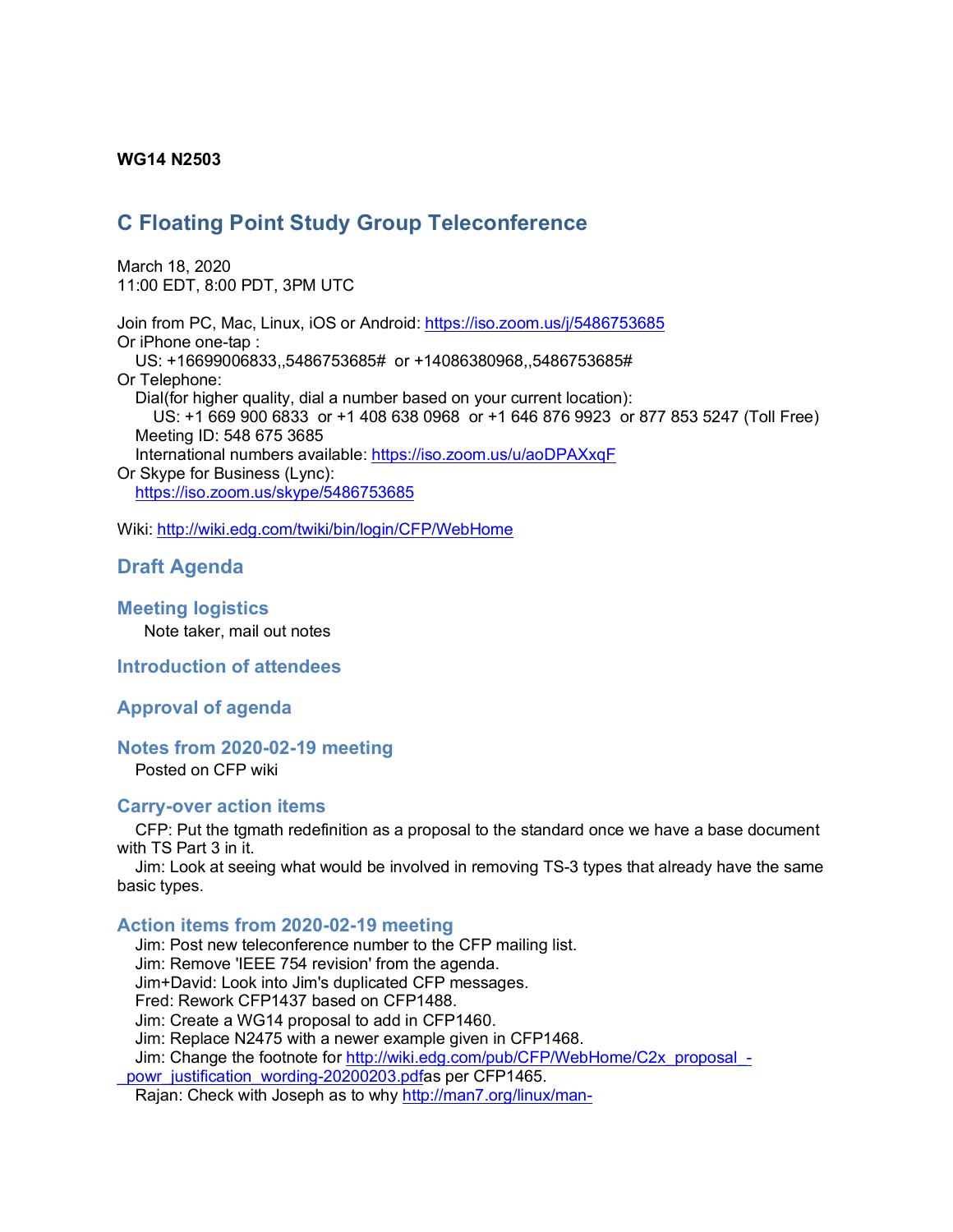pages/man3/strfromd.3.htmlseems to say you can have strfromd given non-null terminated strings. Rajan: Check to see if a cast on a constant expression is still a constant expression with WG14. Jim: Write a note for \_Float16 getting infinity as a \_Float16 type in Part 3 as an annex. Jim: Get document numbers for updates to C to IEEE-2019, add in a link to the background document, and submit to WG14.

## **Study group logistics**

 Next meeting dates: Wednesday, April 15? ISO Zoom working ok?

**C++ liaison**

## **C2x integration**

Latest C2X draft: http://www.open-std.org/jtc1/sc22/wg14/www/docs/n2454.pdf also as link on CFP wiki Part 1 Part 2 Part 3 Part 4ab Part 5abcd IEEE 754-2019 support

## **Action item details**

CFP: Put the tgmath redefinition as a proposal to the standard once we have a base document with TS Part 3 in it.

Jim: Look at seeing what would be involved in removing TS-3 types that already have the same basic types.

See

[Cfp-interest 1521] request for input *Jim Thomas* [Cfp-interest 1522] Re: request for input *Joseph Myers* [Cfp-interest 1524] Re: request for input *Jim Thomas* [Cfp-interest 1525] Re: request for input *Joseph Myers*

Fred: Rework CFP1437 based on CFP1488. See [Cfp-interest 1502] Range errors *Fred J. Tydeman* [Cfp-interest 1532] Re: Range errors *Jim Thomas*

Jim: Create a WG14 proposal to add in CFP1460. See [Cfp-interest 1516] AI about proposal regarding math function properties *Jim Thomas*

Jim: Replace N2475 with a newer example given in CFP1468. See [Cfp-interest 1517] AIs for submitting documents *Jim Thomas*

Jim: Change the footnote for http://wiki.edg.com/pub/CFP/WebHome/C2x\_proposal\_powr\_justification\_wording-20200203.pdfas per CFP1465. See [Cfp-interest 1517] AIs for submitting documents *Jim Thomas*

Rajan: Check with Joseph as to why http://man7.org/linux/manpages/man3/strfromd.3.htmlseems to say you can have strfromd given non-null terminated strings. See [Cfp-interest 1507] Fw: Re: Question about strfromd in glibc *Rajan Bhakta*